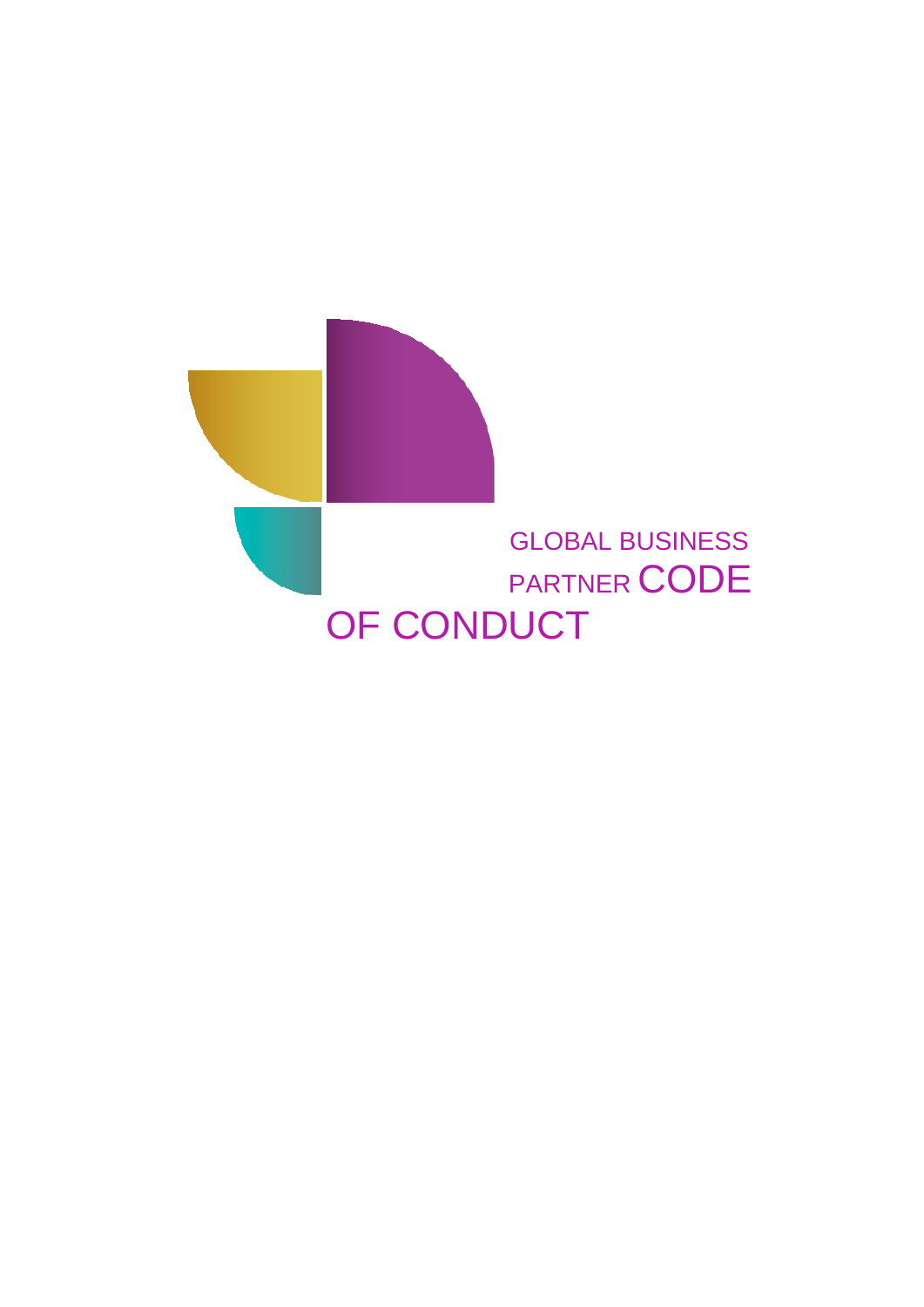

# **Qurate Retail Group Global Business Partner Code of Conduct**

# **INTRODUCTION**

The members of the Qurate Retail Group, which includes Zulily, HSN, Cornerstone, QVC and their subsidiaries (referred to as QRG), work with individuals and companies to bring the highest quality products to our customers. These supply chain vendors, supplying product for retail, whether government owned or private entities, are defined as Business Partners.

The conduct of QRG Business Partners and of their subcontractors can affect QRG and its reputation.

This QRG Global Business Partner Code of Conduct (Code) identifies the standards QRG expects Business Partners to maintain. Business Partners must comply with international, national and other applicable laws. If the applicable law and this Code cover the same subject, QRG expects that Business Partners will comply with the higher standard.

# **Scope**

This Code applies to all QRG Business Partners globally. QRG expects Business Partners to ensure that their subcontractors also comply with the requirements of this Code.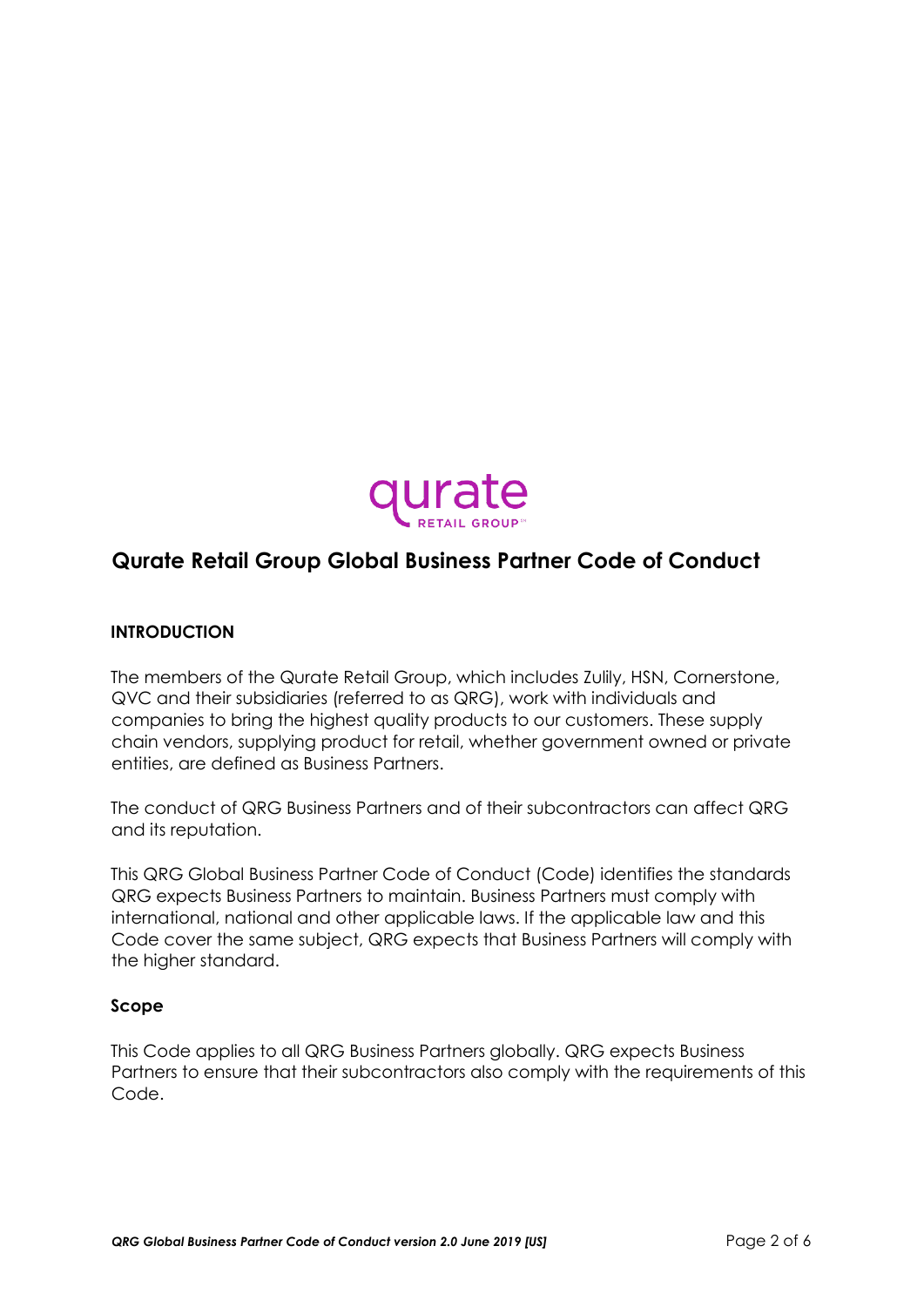# **Monitoring this Code**

QRG conducts monitoring of Business Partners. Business Partners must respond to monitoring enquiries made by or on behalf of QRG.

# **Adherence**

QRG will only work with Business Partners that meet or exceed the standards of this Code. QRG reserves the right to take all appropriate action in response to violations of this Code, including, without limitation, termination of its relationship and agreements with such Business Partner.

# **Contact**

Questions regarding this Code can be sent to QRG vendor relations at: Vendor.Relations@qvc.com

# **BUSINESS PROCESSES**

Business Partners must comply with this Code at their own expense and through selfenforcement.

# **Management, monitoring and confirmation**

In order to comply with this Code, Business Partners must, as appropriate:

- make this Code available to employees and their subcontractors;
- inform their employees about the requirement to comply with this Code;
- monitor compliance to this Code:
- ensure compliance to this Code by their agents and subcontractors; and
- have a corrective action program in the case of non-compliance with this Code.

Applicable documentation demonstrating compliance with this Code must be kept for a minimum of three years.

#### **Inspection and audit**

Business Partners and their subcontractors may be audited by QRG or a third-party auditor appointed by QRG, at the expense of the Business Partner, at intervals established by QRG, to confirm compliance with this Code or to evaluate a report or audit finding. These audits will generally be scheduled on a mutually agreed date.

Business Partners must co-operate with QRG and its designees in any such audits.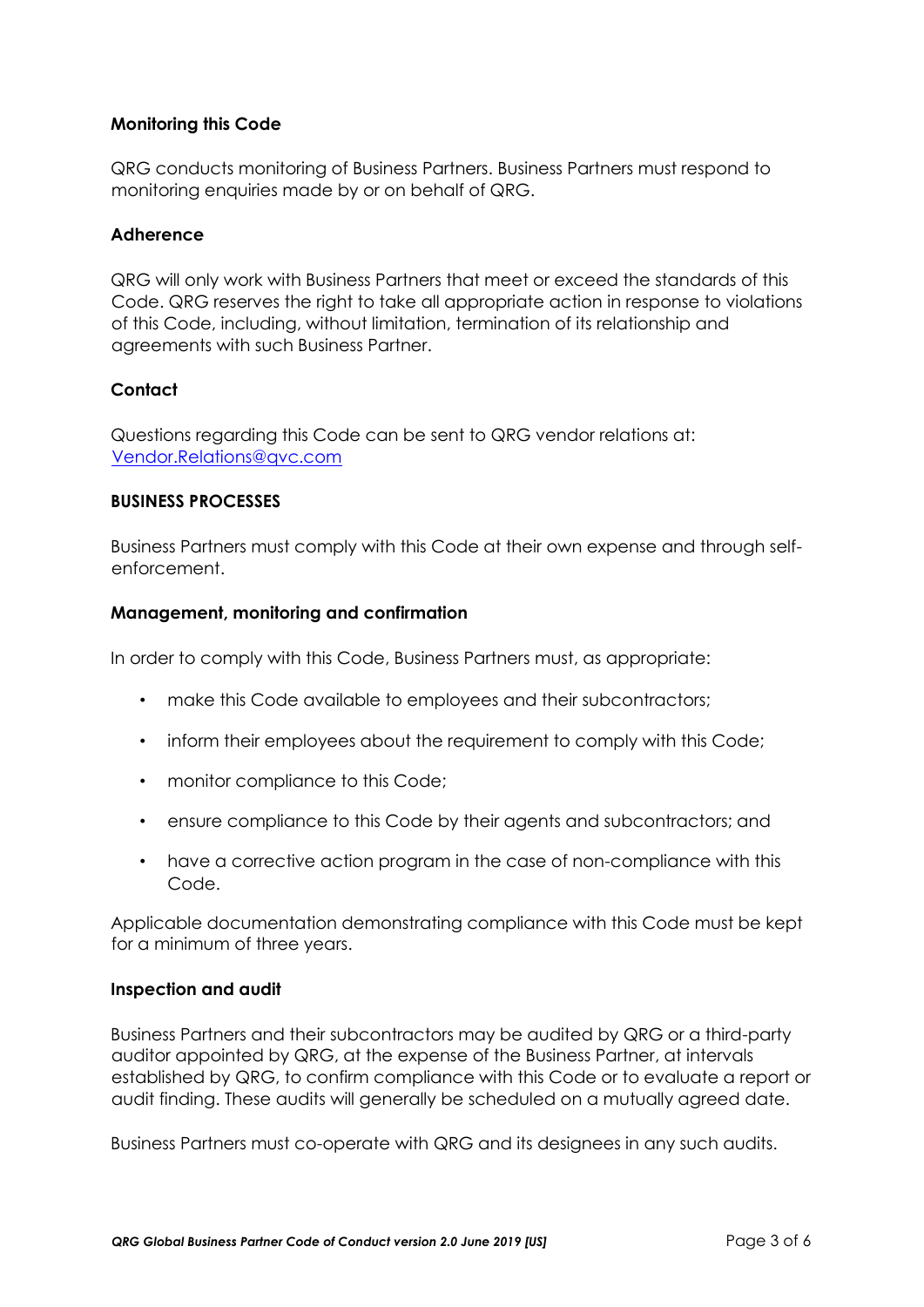Business Partners must permit QRG or an appointed auditor to conduct private interviews with their employees.

Business Partners must not retaliate in any way against any employee interviewed by QRG or an appointed auditor.

# **ENVIRONMENT**

QRG expects Business Partners to have appropriate policies and procedures in place to ensure environmental impact is minimized.

Business Partners are encouraged to make sustainable improvements in environmental performance and recycling.

### **EMPLOYMENT CONDITIONS**

#### **Forced labor or slavery**

Forced labor, slavery, bonded, indentured or prison labor or any other forced or involuntary labor in any form must never be used by Business Partners.

Employees of Business Partners must be permitted to:

- work without a requirement to pay any deposit;
- work without a requirement to deposit any original identification papers; and
- resign without any unlawful penalty.

#### **Child labor**

Business Partners must never use child labor. A child is any person who is:

- under the age of 15; or
- under the age for compulsory education under applicable laws; or
- under the minimum age for employment in the country of operation.

Individuals under the age of 18 shall not be subjected to hazardous work, including night work and overtime.

Legitimate workplace apprenticeship programs are permitted. Business Partners must maintain complete records of any workplace apprenticeship programs demonstrating compliance with local laws and standards.

#### **Health and safety**

Business Partners must provide a safe workplace that complies with applicable laws. Business Partners must design and maintain its workplace to minimize hazards and to prevent accidents and injuries related to work.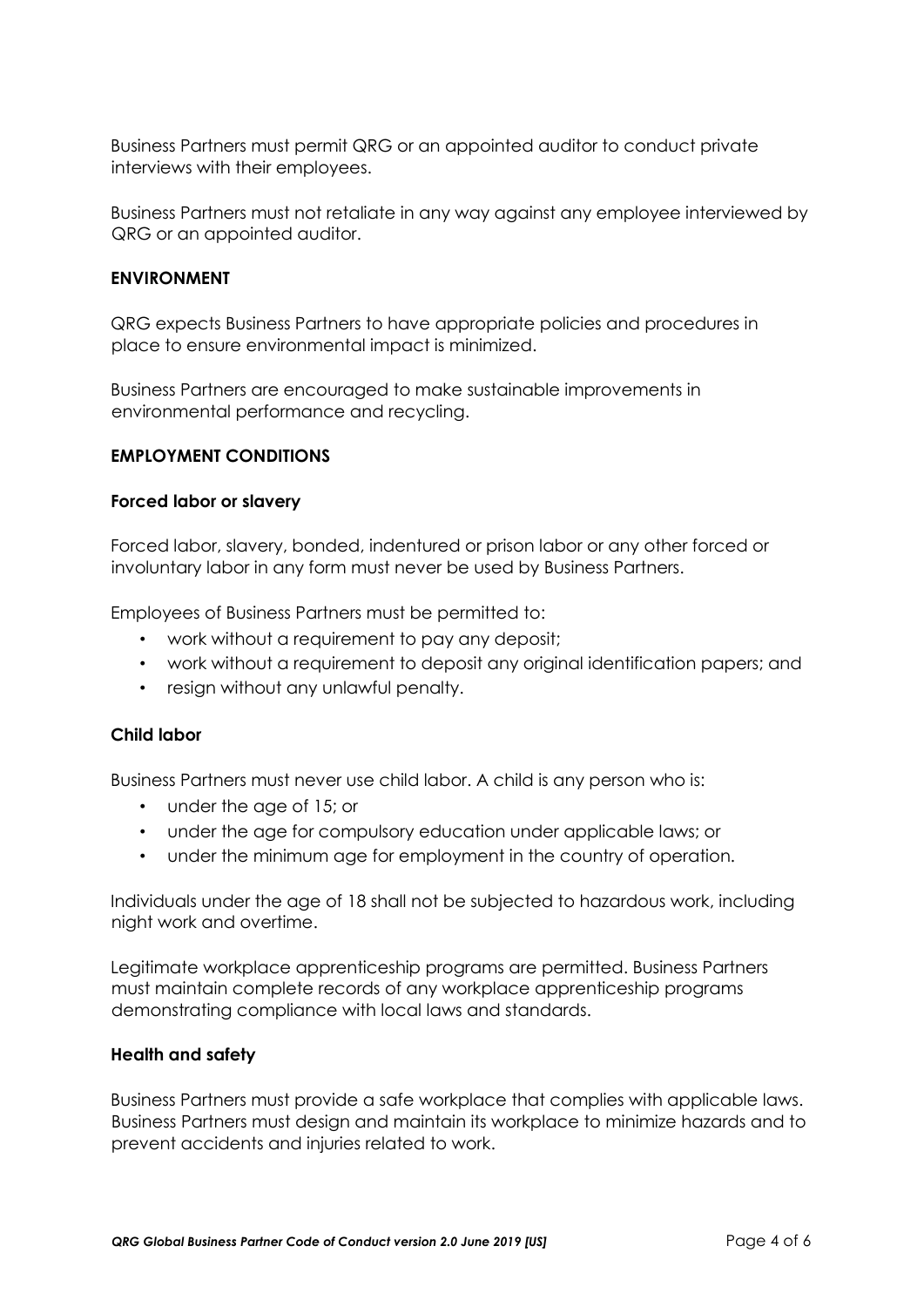# **Work conditions**

QRG expects Business Partners to:

- comply with applicable work hour laws and conditions; normal working hours shall not exceed 60 hours per week including a maximum of 12 hours overtime. This would only be acceptable in extraordinary cases.
- comply with compensation and employee benefit laws and industry standards;
- appropriately document the terms of employment for their employees;
- provide employees with an environment where discrimination and harassment is not tolerated and any instances are dealt with appropriately;
- develop a process for its employees to express grievances without fear of retaliation; and
- treat employees respectfully and without any improper discipline or punishment.

# **ETHICAL CONDUCT**

QRG will not tolerate any form of bribery or corruption.

# **Anti-Bribery and Corruption**

Business Partners must comply with all applicable anti-bribery and corruption laws.

Business Partners must not seek advantages in business except by fair, legal and ethical conduct.

Business Partners must not offer, provide, request, or accept benefits or things of value in order to give or receive an improper advantage. This applies in all cases, whether the thing of value is given, promised, offered, requested, or accepted directly or indirectly, such as through an external person or intermediary, or to a spouse, close relative, friend, or associated company, or whether the request or offer comes from a government employee or entity, or a private person or entity.

Business Partners must have appropriate policies in place regarding corruption as part of a prevention program.

#### **Expediting or grease payments**

Business Partners must not offer, pay, promise or give a benefit or anything of value to a government official in exchange for any business advantage, including a commitment to expedite or perform a routine government action.